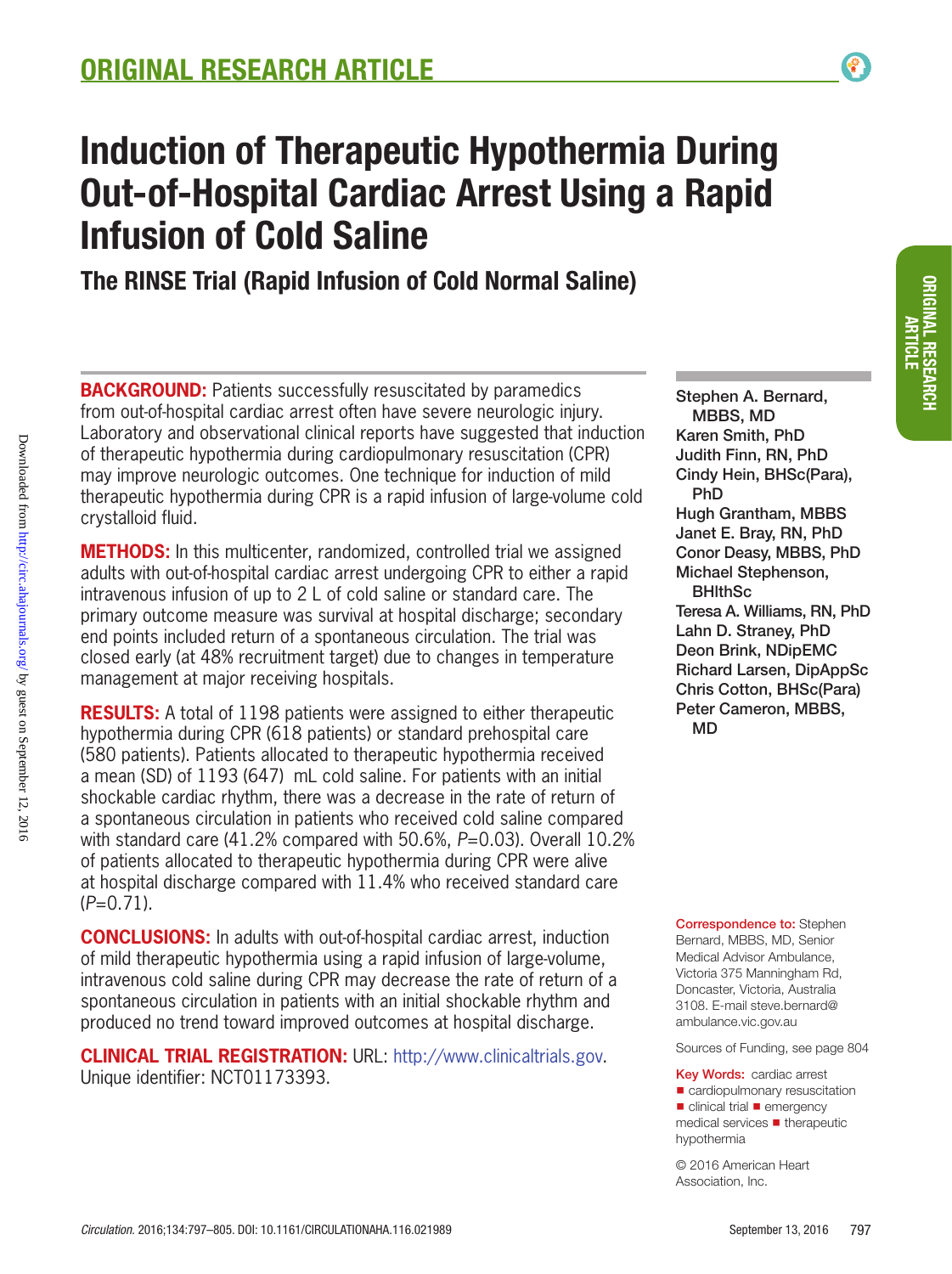## Clinical Perspective

#### What is New?

- In patients allocated to induction of therapeutic hypothermia using bolus large-volume, intravenous cold saline during cardiopulmonary resuscitation, we found a decrease in the rate of return of spontaneous circulation in patients with an initial shockable rhythm.
- Overall, we found no difference in outcomes at hospital discharge.

#### What are the Clinical Implications?

• Although the trial was stopped early, our data suggest induction of mild therapeutic hypothermia using a rapid infusion of large-volume intravenous cold saline during cardiopulmonary resuscitation may cause harm in the subset of out-of-hospital cardiac arrest patients who present with shockable rhythm.

udden out-of-hospital cardiac arrest (OHCA) is a<br>common public health problem that affects ap-<br>proximately 360000 patients per year in the Unit-<br>od States L Although approximately half of patients recommon public health problem that affects approximately 360000 patients per year in the United States.<sup>1</sup> Although approximately half of patients receive an attempted resuscitation, only one-third of these achieve a return of spontaneous circulation (ROSC)<sup>2</sup> and survival with good neurologic recovery is poor  $(*6\%).$ <sup>3</sup> A major contributing cause of death or prolonged disability is hypoxic-ischemic neurologic injury.4

One treatment for the neurologic injury in OHCA patients is therapeutic hypothermia.5 This is based on the findings of 2 clinical trials in which a temperature of 32°C to 34°C induced after hospital admission and maintained for 12 to 24 hours was compared with no temperature control.6,7 More recently, a study comparing induction of therapeutic hypothermia (33°C) with temperature controlled at 36°C for the first 24 hours after intensive care unit (ICU) admission found no difference in outcomes.<sup>8</sup> Other studies examining the efficacy of earlier induction of therapeutic hypothermia using bolus, large volume, cold saline during transport to hospital also did not show improved outcomes.9–11

However, laboratory and preliminary clinical studies have suggested that therapeutic hypothermia may be most effective when induced during cardiopulmonary resuscitation (CPR) rather than delayed until after ROSC.12 Intra-arrest induction of therapeutic hypothermia by paramedics is feasible using a rapid intravenous (IV) infusion of large-volume (30mL/kg), cold saline during CPR.13–16 We therefore conducted a multicenter, randomized, controlled trial in which induction of therapeutic hypothermia during CPR in OHCA patients using a rapid IV infusion of large-volume (30mL/kg), cold saline was compared with standard care to assess whether this treatment improved outcomes. All treatments, including temperature management, after hospital arrival were at the discretion of the treating physicians.

## **METHODS**

#### Study Setting

The study was conducted by the emergency medical services (EMS) of 3 cities in Australia (Melbourne, Adelaide, and Perth). The total population served by these EMS is approximately 7 million. These EMS have clinical practice guidelines that follow the recommendations of the Australian Resuscitation Council for the treatment of OHCA patients (available at www.resus.org.au). In Melbourne and Adelaide, the EMS is 2-tier with advanced-life support paramedics able to defibrillate, insert a laryngeal mask airway, and administer intravenous epinephrine. In addition, there are intensive care paramedics who are authorized to insert an endotracheal tube, administer intravenous (IV) amiodarone for ventricular fibrillation/tachycardia that is refractory to defibrillation, and administer an IV infusion of epinephrine for post-ROSC hypotension. In Melbourne, defibrillation also may be undertaken by firefighter first responders who are dispatched with EMS. Intensive care paramedics in Melbourne also have clinical practice guidelines for the administration of IV furosemide for the treatment of suspected pulmonary edema, and the administration of IV sedation and a muscle relaxant to maintain endotracheal intubation. In Perth, the EMS is single tier, with all paramedics able to defibrillate, insert an laryngeal mask airway, intubate, and administer IV epinephrine and amiodarone during CPR.

For this study, paramedics carried 2 L of normal saline in an insulated container that maintained the temperature of the saline at approximately 3°C using a chilled ice block that was changed every 12 hours or in a refrigerator fitted to the vehicle.

#### Study Patients

The trial protocol has been published previously.17 Patients in OHCA initially were evaluated by paramedics for signs of obvious death in which case resuscitation was withheld. Patients who had resuscitation commenced were eligible for enrollment in the study if they were adults  $(\geq 18)$  years of age), were in cardiac arrest on EMS arrival, had IV access established, and were still in cardiac arrest after the initial resuscitation treatments. Patients were excluded if they were in cardiac arrest as a result of trauma (including hanging), suspected of intracranial bleeding, females who were known or suspected to be pregnant, already hypothermic (<34.5°C), or inpatients in a hospital. Patients with known advanced directives documenting limitations in resuscitation also were excluded.

#### Randomization and Intervention

All patients had routine initial resuscitation treatment, including defibrillation for shockable rhythm, intravenous cannulation, administration of an initial dose of epinephrine and ventilation with 100% oxygen. If the patient remained in cardiac arrest after these procedures were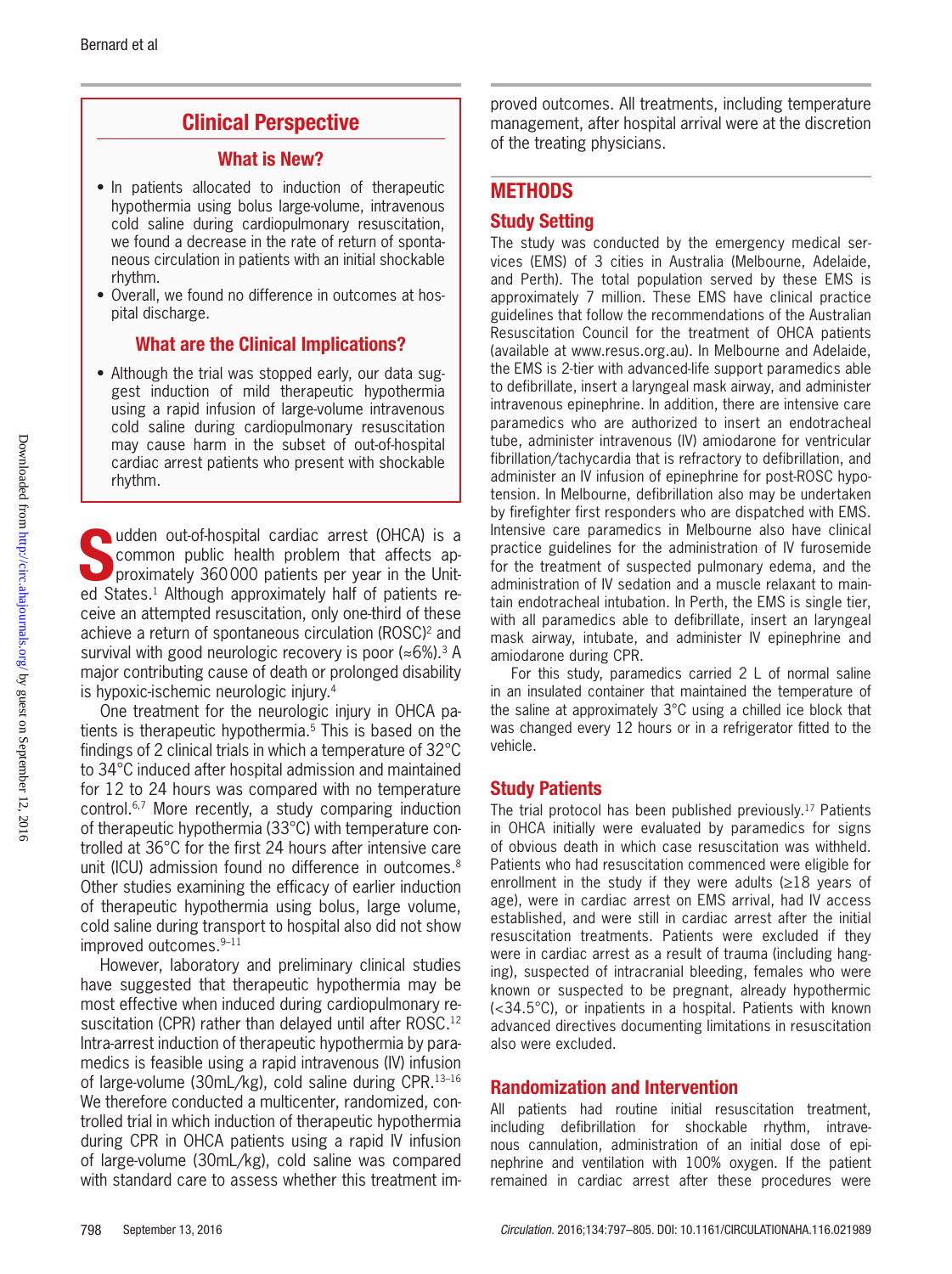undertaken, an opaque envelope containing computergenerated random treatment allocation was opened. Patients then received either a rapid infusion of 30mL/kg cold saline (maximum 2 L) via a peripheral intravenous cannula, or continued standard care. The cold saline infusion was ceased if the tympanic temperature reached 33°C or if pulmonary edema was suspected (as indicated by the appearance of froth in the endotracheal tube or laryngeal mask airway).

Patients without shockable rhythm at any time who were in asystole after 30 minutes of resuscitation had cessation of resuscitation attempts and were not transported to the hospital. In some patients with refractory ventricular fibrillation or pulseless electric activity, transport to the hospital with CPR in progress was undertaken.

Patients with ROSC were transported to the nearest hospital with an emergency department and an ICU. At the time of commencement of the study, the standard care at most receiving hospitals for post cardiac arrest patients included thrombolysis or cardiac catheterization for ST-elevation myocardial infarction and a targeted temperature of 33°C in the ICU for the first 24 hours.

#### **Outcomes**

The primary outcome measure was survival at hospital discharge. Secondary outcome measures were the proportion of patients in shockable and nonshockable rhythms with ROSC, tympanic temperature in patients who arrived with ROSC at hospital, and discharge direction from hospital (directly to home, to a rehabilitation facility, to a nursing care facility, or deceased at hospital discharge).

#### Statistical Analysis

The target sample size was calculated using data from the Victorian Ambulance Cardiac Arrest Registry (VACAR).2 This Registry has data showing that patients who are in shockable rhythm on arrival of paramedics have a 40% rate of ROSC, and of these, 50% survive to hospital discharge, giving an overall survival rate of 20%. It was proposed that a rapid infusion of large-volume, cold IV saline would increase the rate of ROSC from 40% to 45%, and that very early therapeutic hypothermia would decrease neurologic injury and increase survival post ROSC from 50% to 60%, giving an overall survival rate of 27%.



#### Figure 1. Randomization, exclusions, and total patients who underwent evaluation in the study.

ADL indicates activity of daily living; EMS, emergency medical services; IV, intravenous; POM, primary outcome measure; and ROSC; return of spontaneous circulation.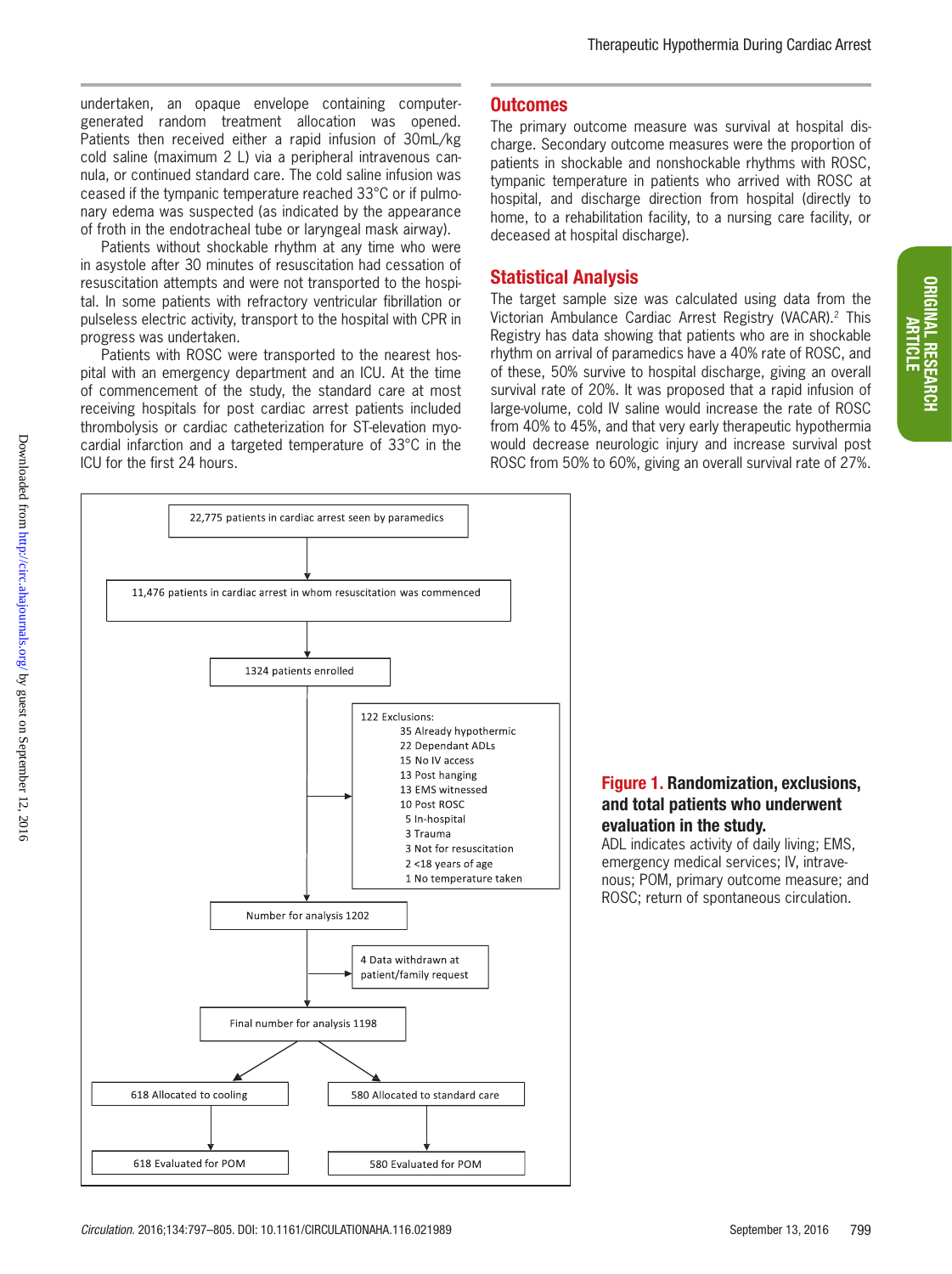With 80% power and a type 1 error of 0.05, the study required a sample size of 603 patients with an initial shockable rhythm in each arm (1206 in total).

Data from the VACAR also suggested that patients with an initial nonshockable rhythm represent 50% of patients with OHCA in whom resuscitation is commenced. These patients have a ROSC rate of 20% and, of these, 10% survive to hospital discharge, giving an overall survival rate of 2%. To demonstrate improved outcomes to 5% (an absolute difference of 3%) required 653 per group, a total of 1306 patients. Overall, the sample size of this study was planned to be 2512 patients. Data analysis was performed independently by a statistician who was blinded to the treatment allocation. Analysis of the primary outcome of survival to hospital discharge was performed using the  $\chi^2$  test. Additional binomial variables were expressed as proportions and 95% confidence intervals and groups compared by  $\chi^2$  tests or Fisher exact test. Variables that approximate a normal distribution were summarized as mean±standard deviation, and groups compared using *t* tests. Other continuous or ordinally scaled variables were summarized as median±interquartile range, and groups compared using Mann-Whitney rank-sum tests. In a post hoc analysis of patients with a shockable rhythm, the impact of total fluid volume was examined using logistic regression. A standard score was calculated as the difference between the observed fluid volume and the mean fluid volume received divided by the standard deviation such that a 1 U increase corresponded to an increase in fluid volume of 1 standard deviation. All reported *P* values were 2-sided. The statistical software used was STATA (version 13.0, Stata Corporation, College Station, TX). The study analysis followed intention-to-treat methodology.

The study was stopped prior to the first planned interim analysis by the RINSE study (Rapid Infusion of Cold Normal Saline) Management Committee because a number of the receiving hospitals were changing their temperature management target in post cardiac arrest patients from 33°C to 36°C after publication of the Targeted Temperature Management trial.8

#### Ethics

The study was approved in each city by a Human Research Ethics Committee that provides oversight of the EMS and included waiver of informed consent. This approach is consistent with Australian National Health and Medical Research Council National Statement on Ethical Conduct in Human Research (2007; see https://www.nhmrc.gov.au/guidelinespublications/e72). Information concerning the study was provided to surviving patients or next-of-kin by mail about 3 months after enrollment. Surviving patients or their next-of-kin could request that the patient's data not be included in the study.

#### RESULTS

#### Patients and Interventions

The study was conducted between December 2010 and December 2014. The overall numbers of patients in cardiac arrest and who had resuscitation commenced

#### Table 1. Baseline Characteristics of the Patients**\***

| <b>Characteristic</b>                                               | <b>Intra-Arrest Cooling</b><br>$(n=618)$ | <b>Standard Care</b><br>$(n=580)$ |  |
|---------------------------------------------------------------------|------------------------------------------|-----------------------------------|--|
| Demographic characteristics                                         |                                          |                                   |  |
| Age, y*                                                             | $65.3 + 15.5$                            | $64.3 \pm 15.6$                   |  |
| Male, no. (%)                                                       | 462 (74.8)                               | 428 (73.8)                        |  |
| Characteristics of the cardiac arrest                               |                                          |                                   |  |
| Bystander witnessed<br>arrest, no. $(\%)$                           | 391 (63.3)                               | 336 (57.9)                        |  |
| Bystander<br>cardiopulmonary<br>resuscitation<br>performed, no. (%) | 409 (66.2)                               | 388 (66.9)                        |  |
| Location of arrest, no. (%)                                         |                                          |                                   |  |
| Private residence                                                   | 466 (75.4)                               | 431 (74.3)                        |  |
| Public place                                                        | 152 (24.6)                               | 149 (25.7)                        |  |
| Presumed cause of arrest, no. (%)                                   |                                          |                                   |  |
| Cardiac                                                             | 599 (96.9)                               | 557 (96.0)                        |  |
| Respiratory                                                         | 9(1.5)                                   | 10(1.7)                           |  |
| Drug overdose                                                       | 10(1.6)                                  | 13(2.2)                           |  |
| Time from call to first<br>paramedic arrival at<br>patient, min     | $9.2 + -4.2$                             | $8.8 + -3.7$                      |  |
| First monitored rhythm, no. (%)                                     |                                          |                                   |  |
| Ventricular<br>fibrillation/<br>tachycardia                         | 291 (47.1)                               | 267 (46.0)                        |  |
| Asystole                                                            | 203 (32.9)                               | 190 (32.8)                        |  |
| Pulseless electric<br>activity                                      | 120 (19.4)                               | 119 (20.5)                        |  |
| Unknown rhythm<br>(AED no shock<br>advised)                         | 4(0.7)                                   | 4(0.7)                            |  |
| Initial temperature,<br>°C                                          | $35.9 + 0.9$                             | $35.8 \pm 0.9$                    |  |
| Enrollment per site, no. (%)                                        |                                          |                                   |  |
| Melbourne                                                           | 316 (51.1)                               | 312 (53.8)                        |  |
| Adelaide                                                            | 164 (26.5)                               | 154 (26.6)                        |  |
| Perth                                                               | 138 (22.3)                               | 114 (19.6)                        |  |

\*Means±SD.

AED indicates automatic external defibrillator.

by the 3 EMS during the study period are shown in Figure 1. There were 22775 patients in cardiac arrest on arrival of EMS of whom 11476 had resuscitation commenced. Of these, 1324 patients were randomized with 122 subsequently excluded from analysis due to meeting exclusion criteria. An additional 4 patients or their families requested patients data not be included in the study, leaving 1198 patients who underwent analysis for the primary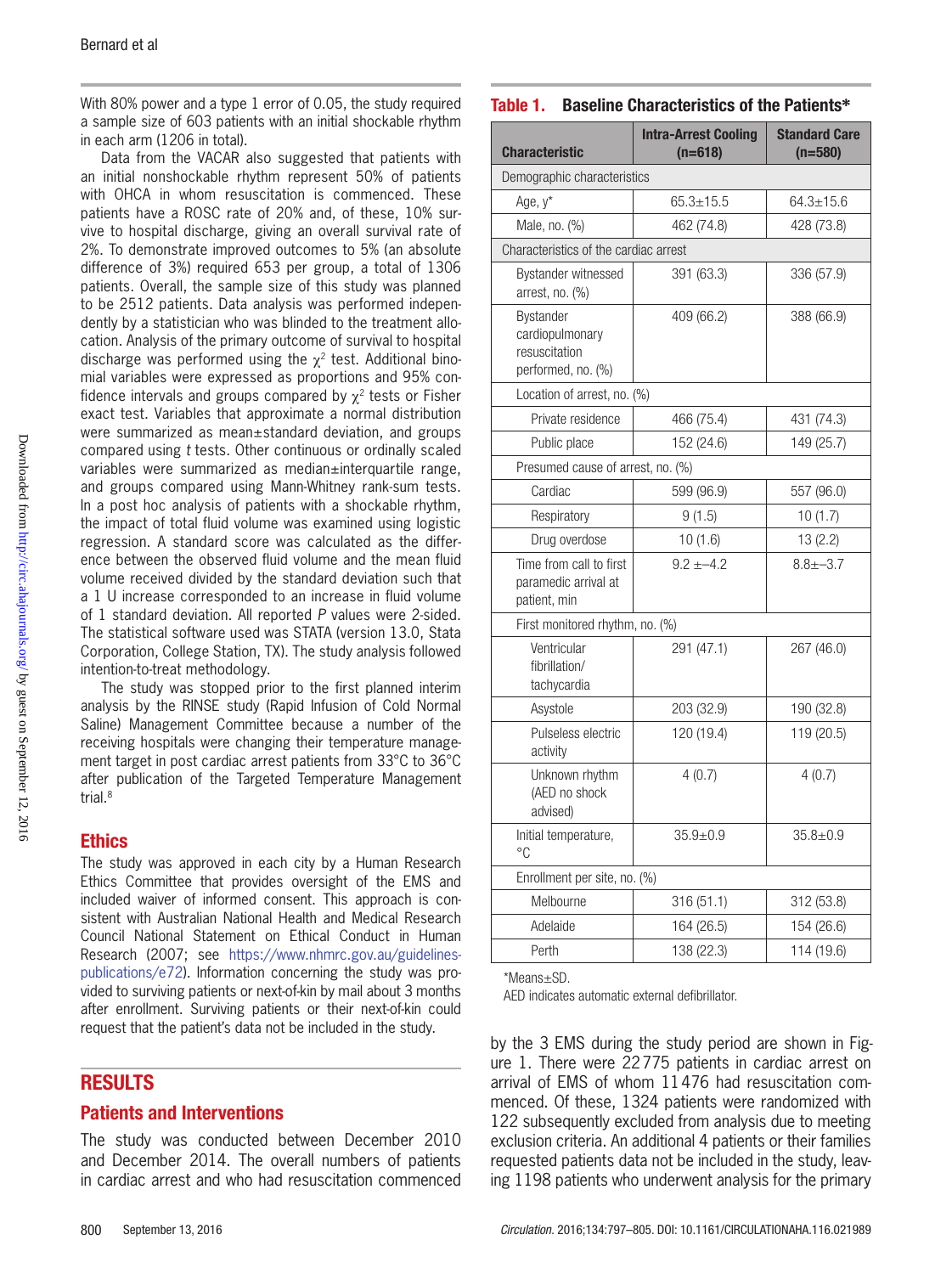|                                                   | <b>Intra-Arrest Cooling</b><br>$(n=618)$ | <b>Standard</b><br><b>Care</b><br>$(n=580)$ | <b>P</b> Value |
|---------------------------------------------------|------------------------------------------|---------------------------------------------|----------------|
| Volume of cold IV fluid, no. (%)                  |                                          |                                             |                |
| 0 <sub>mL</sub>                                   | 28(4.5)                                  | 571 (98.4)                                  | < 0.001        |
| $<$ 500 $m$ L                                     | 62 (10.0)                                | 2(0.3)                                      |                |
| 500-1499 mL                                       | 273 (44.2)                               | 4(0.7)                                      |                |
| 1500-2000 mL                                      | 251 (40.6)                               | 3(0.5)                                      |                |
| $>2000$ mL                                        | 4(0.7)                                   | 0(0.0)                                      |                |
| Total volume of cold IV fluid (mL)*               | 1193 (647)                               | 15 (135)                                    | < 0.001        |
| Volume of ambient temperature IV fluid, no. (%)   |                                          |                                             |                |
| 0 <sub>mL</sub>                                   | 414 (67.0)                               | 51(8.8)                                     | < 0.001        |
| $<$ 500 $m$ L                                     | 84 (13.6)                                | 96 (16.6)                                   |                |
| 500-1499 mL                                       | 104 (16.8)                               | 255 (44.0)                                  |                |
| 1500-2000 mL                                      | 15(2.4)                                  | 137 (23.6)                                  |                |
| $>2000$ mL                                        | 1(0.2)                                   | 41(7.1)                                     |                |
| Total volume of ambient IV fluid (mL)*            | 186 (363)                                | 1007 (749)                                  | < 0.001        |
| Total volume of IV fluid (mL)*                    | 1380 (773)                               | 1022 (752)                                  | < 0.001        |
| Airway management, no. (%)                        |                                          |                                             |                |
| Intubation                                        | 510 (82.5)                               | 485 (83.6)                                  | 0.86           |
| <b>LMA</b>                                        | 46(7.4)                                  | 42(7.2)                                     |                |
| Bag/mask                                          | 62 (10.0)                                | 53(9.1)                                     |                |
| Defibrillations*                                  | $7+5$                                    | $7+5$                                       | 0.31           |
| Epinephrine (mg)*                                 | $6.5 + 3.8$                              | $5.9 + 3.6$                                 | 0.006          |
| Post cardiac arrest epinephrine infusion, no. (%) | 156 (25.2)                               | 185 (31.9)                                  | 0.01           |

| Table 2. | <b>Prehospital Treatments</b> |  |
|----------|-------------------------------|--|
|----------|-------------------------------|--|

\*Mean±standard deviation.

IV indicates intravenous; and LMA, laryngeal mask airway.

end point with 618 allocated to intra-arrest therapeutic hypothermia and 580 allocated to standard prehospital resuscitation care.

The baseline characteristics of the eligible patients are shown in Table 1.

This shows that the characteristics that are known to be associated with outcome such as EMS response time, performance of bystander CPR, age, sex, and initial cardiac rhythm were similar between the groups with *P*>0.05 for all comparisons.

The treatments of the patients after allocation are shown in Table 2. Very few patients allocated to standard care received cold saline outside trial protocol. Patients allocated to intra-arrest cooling received larger total volumes of intravenous fluid, this also was seen when stratified by first monitored rhythm (nonshockable: 1213 mL±746 versus 918 mL±760, *P*<0.001; shockable: 1568 mL±760 versus 1143 mL±725, *P*<0.001). Patients allocated to intra-arrest cooling also required a longer duration of CPR and additional epinephrine.

As seen in Table 3, there was a significant decrease in the numbers of patients with an initial shockable rhythm allocated to intra-arrest cold fluid who had ROSC at the scene (41.2% compared with 50.6%, *P*=0.031). We conducted a post hoc investigation of this latter finding, particularly to understand whether it could be explained by the treatment-induced disparity in fluid infusion volume. The unadjusted odds ratio (OR) of transport with ROSC for intra-arrest cooling versus standard care was 0.69 (95% CI, 0.49–0.96, P=0.03), and the corresponding OR for dying at the scene was 1.54 (95% CI, 1.09–2.17, *P*=0.01). Increasing total fluid volume received was associated with more frequent transport with ROSC (OR 1.46 per SD [773 mL]; 95% CI, 1.22–1.75, *P*<0.001). Adjustment for total fluid volume did not change the associations of intraarrest cooling with transport with ROSC (OR 0.55; 95% CI, 0.38–0.79, *P*=0.001) or death at the scene substantially (OR 1.43; 95% CI, 1.00–2.04, *P*=0.05).

For patients with ROSC, the temperature was lower in the intra-arrest cooled group compared with the standard care group on arrival at hospital (34.7°C compared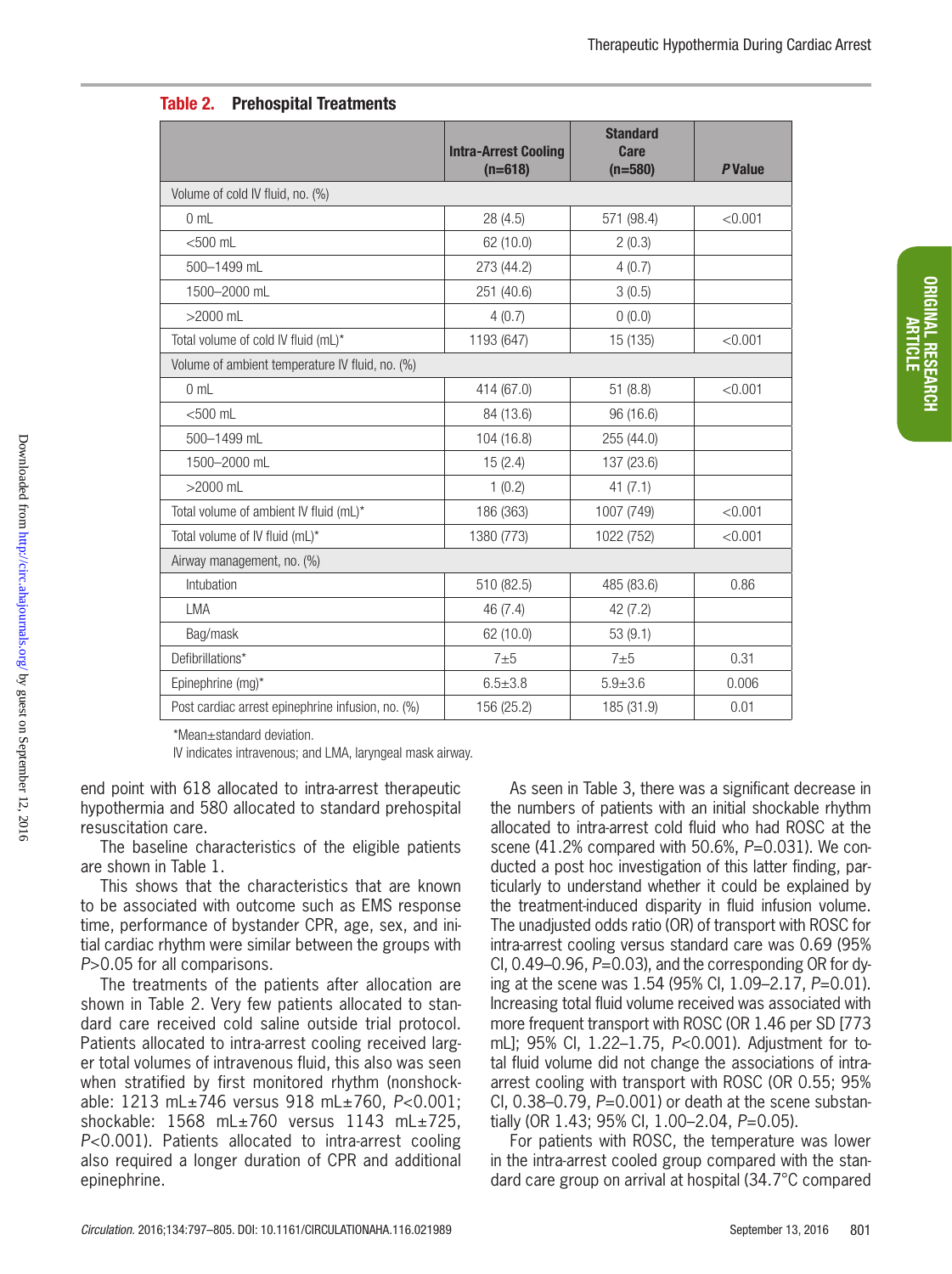|                                       | <b>Intra-Arrest Cooling</b><br>$N = 207$ | <b>Standard Care</b><br>$N = 227$ | <b>P</b> Value |
|---------------------------------------|------------------------------------------|-----------------------------------|----------------|
| Prehospital times points with ROSC    |                                          |                                   |                |
| EMS arrival to ROSC (min) *           | $22.6 \pm 11.5$                          | $20.0 \pm 10.6$                   | 0.01           |
| ROSC to ED time (min) *               | $42.3 \pm 21.7$                          | $43.1 \pm 19.5$                   | 0.70           |
| Scene outcomes all patients           | $N = 618$                                | $N = 580$                         |                |
| Died at scene, no. (%)                | 314 (50.8%)                              | 263 (45.3%)                       | 0.06           |
| Transported with ROSC, no. (%)        | 207 (33.5%)                              | 227 (39.1%)                       | 0.04           |
| Transported with CPR, no. (%)         | 97 (15.7%)                               | 90 (15.5%)                        | 0.93           |
| Scene outcomes nonshockable rhythms   | $N = 327$                                | $N = 313$                         |                |
| Died at scene, no. (%)                | 185 (56.6%)                              | 172 (54.9%)                       | 0.68           |
| Transported with ROSC, no. (%)        | 87 (26.6%)                               | 92 (29.4%)                        | 0.43           |
| Transported with CPR, no. (%)         | 55 (16.8%)                               | 49 (15.6%)                        | 0.69           |
| Scene outcomes shockable rhythms      | $N = 291$                                | $N = 267$                         |                |
| Died at scene, no. (%)                | 129 (44.3%)                              | 91 (34.1%)                        | 0.01           |
| Transported with ROSC, no. (%)        | 120 (41.2%)                              | 135 (50.6%)                       | 0.03           |
| Transported with CPR, no. (%)         | 42 (14.4%)                               | 41 (15.4%)                        | 0.76           |
| Vital signs at hospital pts with ROSC | $N = 207$                                | $N = 227$                         |                |
| Systolic blood pressure, mm Hg*       | $130 + 32$                               | $126 + 28$                        | 0.24           |
| Pulse rate, per min*                  | $96+27$                                  | $94 + 24$                         | 0.54           |
| Oxygen saturation, %+                 | 98 (5)                                   | 98(5)                             | 0.89           |
| ETCO2 mm Hg*                          | $41 + 17$                                | $40 + 15$                         | 0.82           |
| Temperature, °C*                      | $34.7 \pm 1.2$                           | $35.4 \pm 1.3$                    | < 0.001        |
| Complications all patients            | $N = 618$                                | $N = 580$                         |                |
| Acute pulmonary edema, no. (%)        | 62 (10.0%)                               | 26 (4.5%)                         | < 0.001        |

|                      | Table 3. Prehospital Times, Scene Outcomes, Vital Signs on Arrival at Hospital, and |
|----------------------|-------------------------------------------------------------------------------------|
| <b>Complications</b> |                                                                                     |

\*Mean±standard deviation.

†Median (interquartile range).

CPR indicates cardiopulmonary resuscitation; ED, emergency department; EMS, emergency medical services; ETCO2, end tidal carbon dioxide; and ROSC, return of spontaneous circulation.

with 35.4°C, *P*<0.001). The patients allocated to intraarrest cold fluid also had a higher rate of suspected pulmonary edema before or at arrival at hospital (10.0% compared with 4.5%, *P*<0.001).

#### Patient Outcomes

The outcomes at hospital discharge are shown in Table 4. Overall, there was no difference in outcomes between the groups. Of note, very few (3 out of 1198) patients were discharged to a nursing care facility. Figure 2 shows the outcomes in prespecified subgroups, and there were no significant differences in outcomes in any of these groups. In particular, despite the significant decrease in the rate of ROSC in patients with an initial shockable rhythm allocated to intra-arrest therapeutic hypothermia, there was no

difference in overall outcomes in this subgroup at hospital discharge.

## **DISCUSSION**

This large, multicenter study found that induction of mild therapeutic hypothermia using bolus large-volume, cold saline during CPR in patients with OHCA does not improve survival at hospital discharge when compared with standard prehospital care. Analysis of prespecified subgroups did not reveal any patient cohort that might benefit from intra-arrest cooling. An unexpected finding was a reduction in the rate of ROSC for patients with an initial shockable rhythm. An explanation for this may be that a rapid fluid administration leads to an increase in right atrial pressure that might decrease coronary artery perfusion pressure, and thus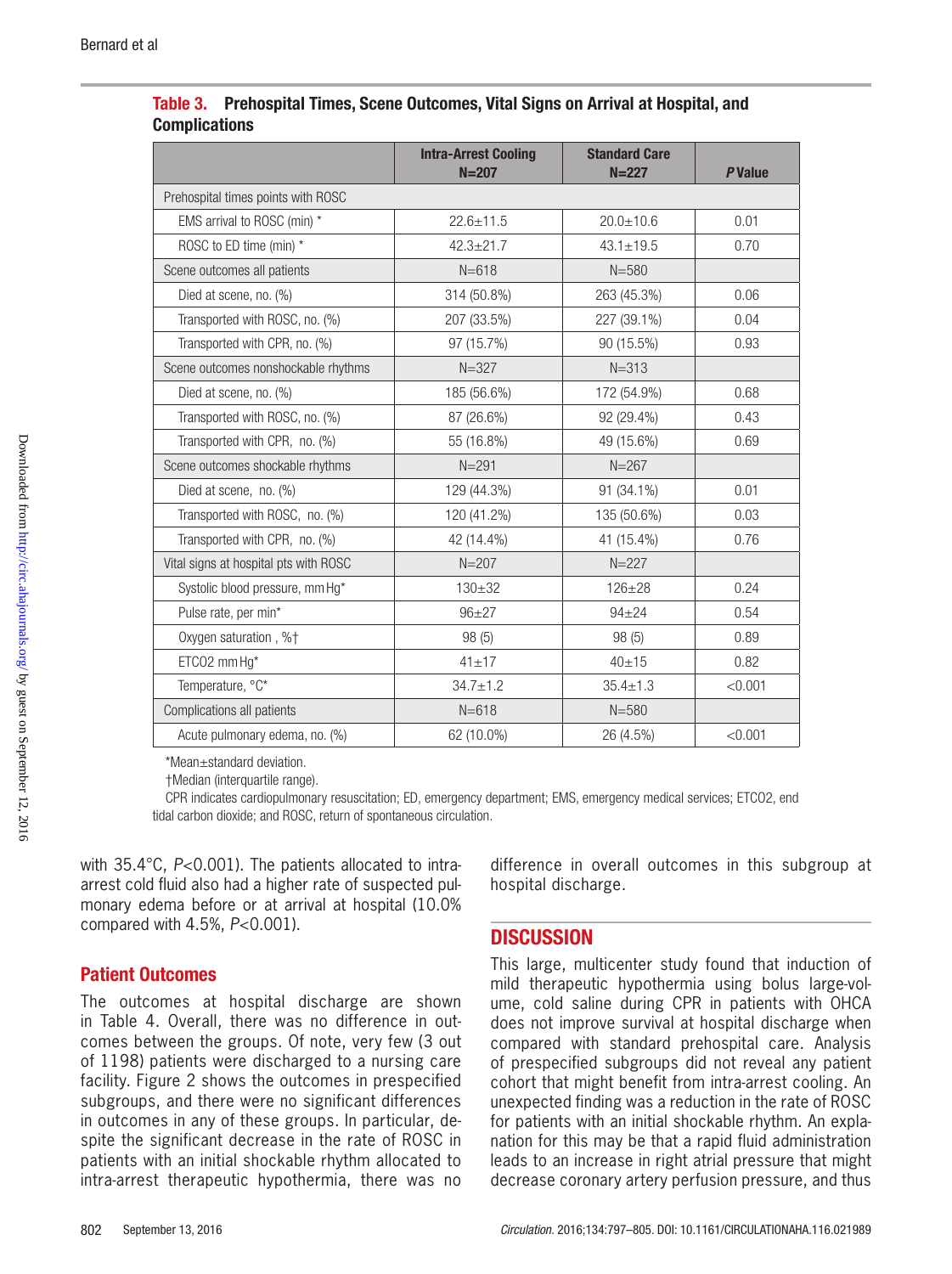|  |  | <b>Table 4. Outcomes at Hospital Discharge</b> |  |  |
|--|--|------------------------------------------------|--|--|
|--|--|------------------------------------------------|--|--|

| <b>Outcome</b>                                                            | <b>Intra-Arrest Cooling</b><br>$(n=618)$ | <b>Standard Care</b><br>$(n=580)$ | P Value |
|---------------------------------------------------------------------------|------------------------------------------|-----------------------------------|---------|
| Primary outcome measure                                                   |                                          |                                   |         |
| Survival at hospital discharge, no. (%)                                   |                                          |                                   |         |
| All                                                                       | 63 (10.2)                                | 66 (11.4)                         | 0.51    |
| Non-shockable rhythm                                                      | 8/327(2.4)                               | 4/313(1.3)                        | 0.28    |
| Shockable rhythm                                                          | 55/291 (18.9)                            | 62/267 (23.2)                     | 0.21    |
| Secondary outcome measures                                                |                                          |                                   |         |
| Discharge destination, no. (%)                                            |                                          |                                   |         |
| Home                                                                      | 54(8.7)                                  | 49 (8.4)                          | 0.125   |
| Rehabilitation                                                            | 9(1.5)                                   | 14(2.4)                           |         |
| Nursing care facility                                                     | 0(0.0)                                   | 3(0.5)                            |         |
| Survival to discharge in patients admitted to<br>hospital, $*$ no. $(\%)$ | 63/304 (20.7)                            | 66/317 (20.8)                     | 0.98    |

\*Excludes patients who died at the scene.

decrease myocardial perfusion. The fluid volume also may cause pulmonary edema that may not be apparent during CPR, but was seen in more patients allocated to intra-arrest cooling on arrival at hospital. It also is possible that ventricular fibrillation becomes less responsive to countershocks at a lower myocardial temperature; however, this is in contrast to a laboratory study that suggested that a lower myocardial temperature increased rather than decreased the rate of successful defibrillation.18 Our post hoc analysis of patients with an initial shockable rhythm that adjusted for total fluid volume suggests that the decrease in the rate of ROSC was due to peri-arrest cooling rather than the volume of fluid infused. However, given that this analysis was not prespecified, this data should be

Downloaded from http://circ.ahajournals.org/ by guest on September 12, 2016 Downloaded from <http://circ.ahajournals.org/> by guest on September 12, 2016



Figure 2. Subgroup analyses of the primary outcome measure.

CPR indicates cardiopulmonary resuscitation.

interpreted with caution. Another possible explanation for the decrease in ROSC rate in patients allocated to cold-saline infusion was that this intervention delayed other treatment, including subsequent defibrillation. This may be reflected in the longer time to ROSC in the intra-arrest cooling group.

Our finding that a bolus of cold saline is associated with a decrease in the rate of ROSC in patients with shockable rhythm is in contrast to a study by Garrett et al,15 in which 208 OHCA patients received 2 L of cold saline during CPR as soon as possible after obtaining IV or intraosseous access. In that before and after study, there was an increased rate of ROSC in the intra-arrest cooled patients compared with 334 patients during the previous 6 months who did not receive intra-arrest cold saline (36.5% versus 26.9%; OR 1.83; 95% CI, 1.19–2.81); however, outcomes at hospital discharge in that study were similar. A more recent study by Debaty et al<sup>14</sup> prospectively allocated 245 OHCA patients to either an infusion of large-volume cold saline plus surface cooling during CPR or standard care. The primary outcome measure in their study was serum neuron-specific enolase concentration at 24 hours. The rate of patients admitted alive to hospital was similar between the intra-arrest cooled patients (33%) compared with hospital cooled patients (30%). In the intra-arrest cooled group, the time to reach a temperature  $\leq 34^{\circ}$ C was decreased by 75 minutes (95% CI, 4; 269), but there was no difference between the groups in the levels of neuron-specific enolase, or in survival at one month post resuscitation.

Our study did find that a rapid infusion of cold saline decreased tympanic temperature in patients with ROSC; however, this decrease was modest (mean 0.7°C) and it is uncertain whether such a small decrease in tempera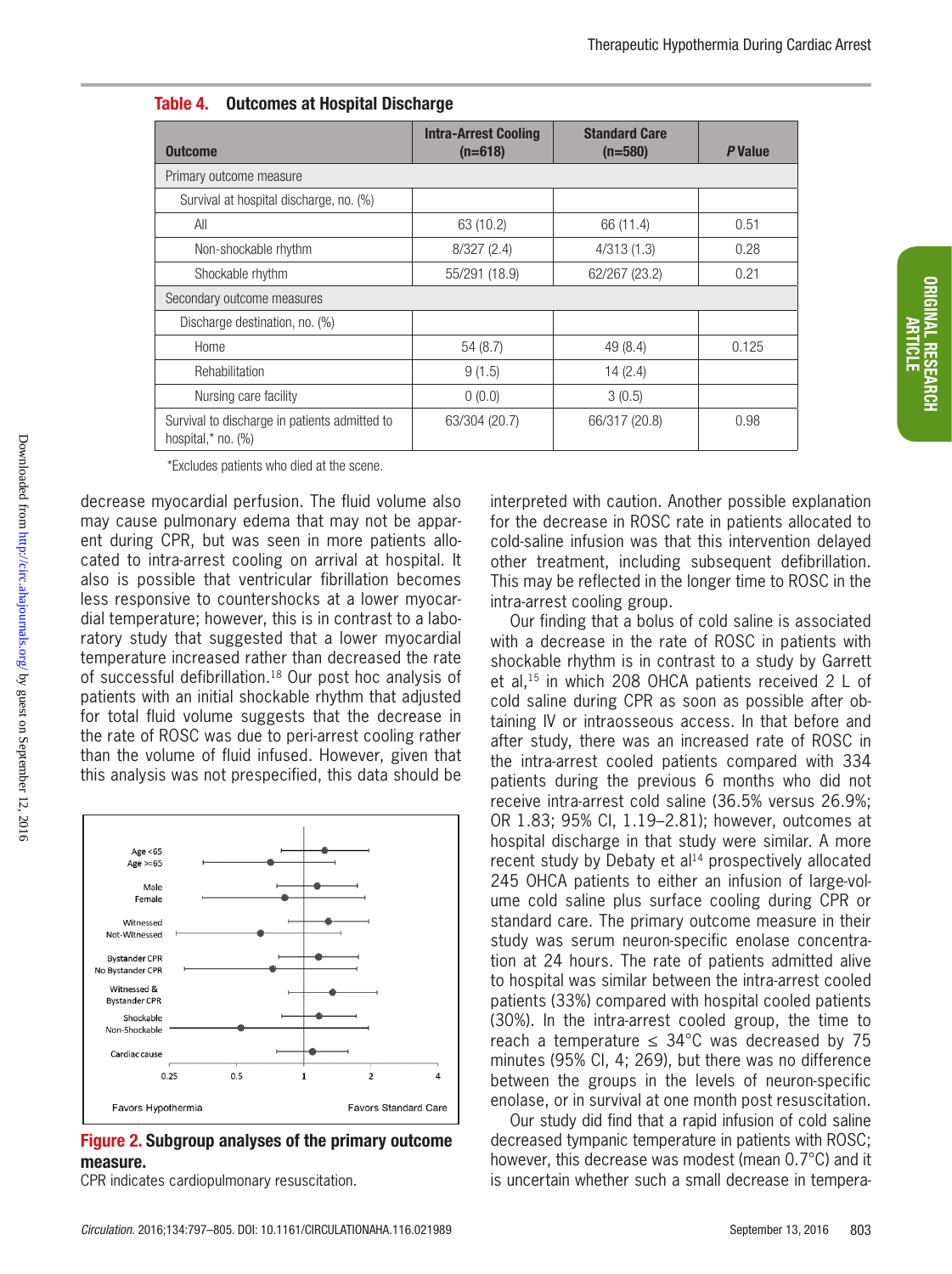ture would improve neurologic outcomes. Our study also found that bolus, large-volume cold saline increased the rate of pulmonary edema which also was seen in the study of post-ROSC cold fluid by Kim et al.<sup>9</sup> In contrast to that study, we did not see an increase in the rate of rearrest prior to hospital arrival.

Our study was stopped early as many receiving hospitals advised that they were changing the target temperature in OHCA patients from 33°C to 36°C based on the findings from the Targeted Temperature Management trial.8 Given that there is laboratory evidence that rapid rewarming from therapeutic hypothermic levels may have an adverse effect on outcome,<sup>19</sup> it was considered that such a major change in hospital practice during our study would make interpretation of the results in our study uncertain had it continued to enroll to the target number. Although it is possible that continuation of the trial to the target number might have shown a difference in outcomes at hospital discharge between the groups, it is highly unlikely that intra-arrest cooling using a rapid IV infusion of large-volume, cold saline would have been found to be beneficial with larger patient numbers given the significant decrease in the rate of ROSC that we observed in patients with an initial shockable rhythm.

Nevertheless, given the laboratory data supporting the efficacy of intra-arrest therapeutic hypothermia in the prevention of hypoxic-ischemic brain injury, clinical trials of other techniques of cooling in the prehospital setting should be considered including intranasal cooling using chilled gas,<sup>20</sup> insertion of a cooled laryngeal mask airway,<sup>21</sup> and surface cooling.<sup>22</sup>

This trial has a number of limitations. First, paramedics and hospital staff were not blinded to the treatment allocation, and this could have resulted in bias in the making of treatment decisions.

Because our study did not collect data on interventions after hospital arrival, it is possible that patients in each group received different treatments during their inpatient stay. Second, tympanic temperature measurement may not reflect core temperature accurately; however, other more accurate techniques for core temperature measurement such as esophageal temperature generally are not available in road based EMS in Australia. Third, this trial enrolled only approximately 10% of all OHCA patients undergoing CPR. It was not feasible in this study to collect data on the reasons that patients in cardiac arrest were not eligible for enrollment or why those who may have been eligible for the study were not enrolled. Finally, the primary outcome measure of this trial was survival to hospital discharge and longer term functional outcomes may be a more robust measure of any treatment effect.<sup>23</sup>

This trial has several strengths. It was a randomized, multicenter trial with allocation concealment, involving a substantial numbers of patients. Most patients allocated to cold-saline infusion received that treatment and very few patients allocated to standard care received cold saline. Patients were well matched at baseline and all enrolled patients were followed to the primary end point.

In summary, the results of this trial do not support the hypothesis that outcomes at hospital discharge of patients with OHCA can be improved by induction of mild therapeutic hypothermia during CPR using an intravenous bolus of large-volume, cold saline. Furthermore, our results suggest that this treatment decreases the rate of ROSC in patients with an initial shockable cardiac rhythm, although overall survival in that group was similar at hospital discharge. Given the compelling laboratory evidence that induction of mild therapeutic hypothermia during CPR is neuroprotective, additional studies of intra-arrest cooling will need to investigate alternate techniques other than bolus cold saline for induction of therapeutic hypothermia during CPR.

#### ACKNOWLEDGMENTS

We thank the emergency medical service personnel of each participating ambulance service for their cooperation with the study. We also thank the Research Coordinators for this study (Vina Nguyen and Emma Masango). We particularly note the contribution of the late Professor Ian Jacobs, PhD, for his contribution to this study.

## SOURCES OF FUNDING

The study was funded by the National Health and Medical Research Council (NHMRC, #1010613). Professor Finn, Dr Bray, Dr Hein, and Dr Straney receive salary support from the NHMRC Australian Resuscitation Outcomes Consortium Center of Research Excellence (#1029983; https://www.ausroc.org.au). Dr Bray also is supported by a cofunded NHMRC/Heart Foundation Fellowship (#1069985). Professor Finn receives partial salary support from St John Ambulance Western Australia. Professor Cameron is supported by a NHMRC Practitioner Fellowship (#545926).

#### **DISCLOSURES**

None.

## **AFFILIATIONS**

From Ambulance Victoria, Doncaster, Victoria, Australia (S.A.B., K.S., M.S.); Department of Epidemiology and Preventive Medicine, Monash University, Melbourne, Victoria, Australia (S.A.B., K.S., J.F., J.E.B., C.D., M.S., L.D.S., P.C.); Prehospital, Resuscitation and Emergency Care Research Unit, Curtin University, Perth, Western Australia, Australia (J.F., J.E.B., T.A.W., D.B.); St. John Ambulance Western Australia, Perth, Western Australia, Australia (J.F., D.B.); SA Ambulance Service, Adelaide, South Australia, Australia (C.H., H.G., R.L., C.C.); Paramedic Unit, Flinders University, Adelaide, South Australia, Australia (C.H., H.G.); and Cork University Hospital, Wilton, Cork, Ireland (C.D.).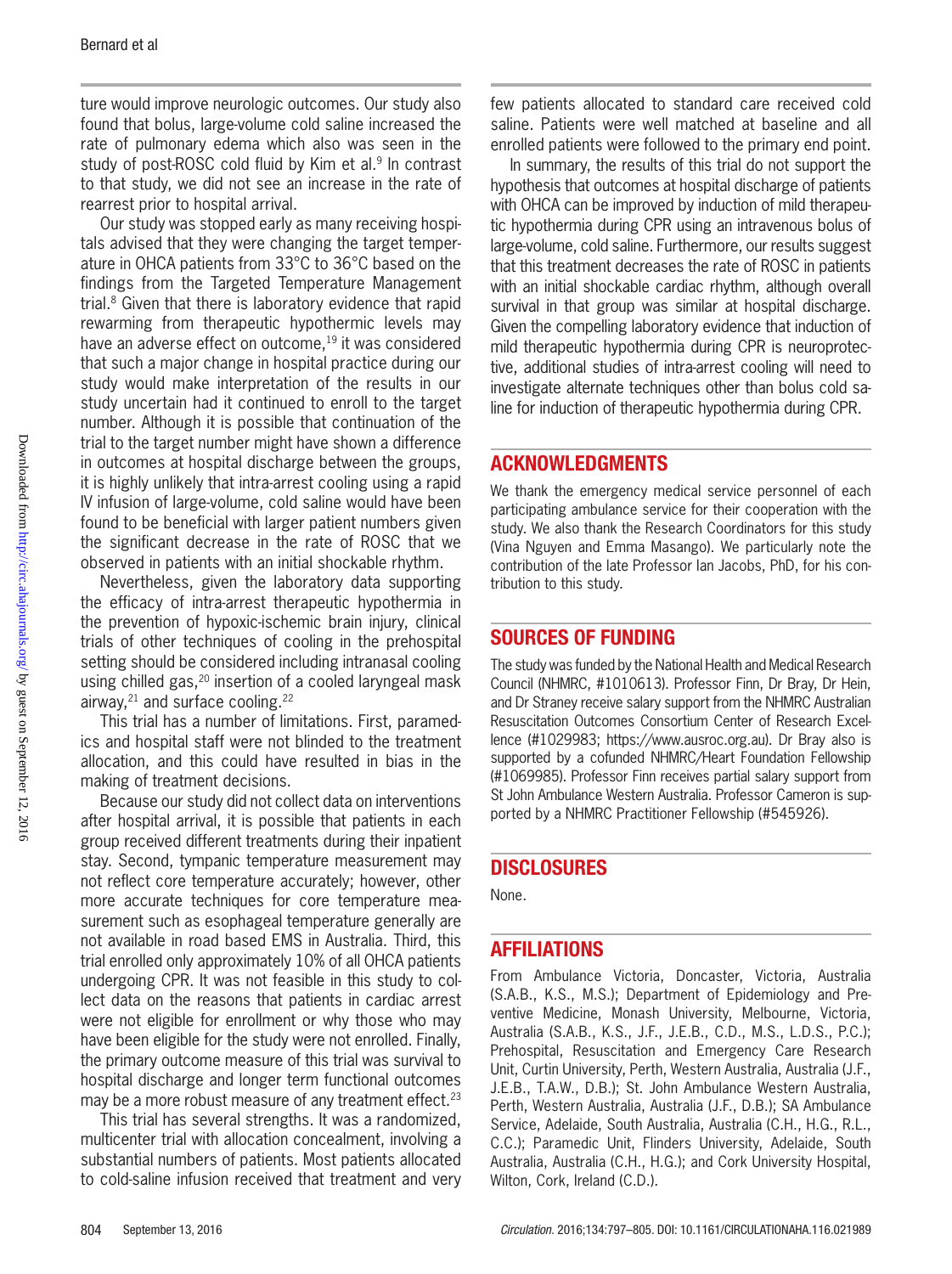## FOOTNOTES

Received March 27, 2016; accepted July 27, 2016.

Continuing medical education (CME) credit is available for this article. Go to http://cme.ahajournals.org to take the quiz.

*Circulation* is available at http://circ.ahajournals.org.

#### REFERENCES

- 1. Mozaffarian D, Benjamin EJ, Go AS, Arnett DK, Blaha MJ, Cushman M, Das SR, de Ferranti S, Despres JP, Fullerton HJ, Howard VJ, Huffman MD, Isasi CR, Jimenez MC, Judd SE, Kissela BM, Lichtman JH, Lisabeth LD, Liu S, Mackey RH, Magid DJ, McGuire DK, Mohler ER, 3rd, Moy CS, Muntner P, Mussolino ME, Nasir K, Neumar RW, Nichol G, Palaniappan L, Pandey DK, Reeves MJ, Rodriguez CJ, Rosamond W, Sorlie PD, Stein J, Towfighi A, Turan TN, Virani SS, Woo D, Yeh RW, Turner MB, American Heart Association Statistics C and Stroke Statistics S. Heart disease and stroke statistics 2016 update: a report from the American Heart Association. *Circulation*. 2016;133:e38–e360.
- 2. Nehme Z, Bernard S, Cameron P, Bray JE, Meredith IT, Lijovic M, Smith K. Using a cardiac arrest registry to measure the quality of emergency medical service care: decade of findings from the Victorian Ambulance Cardiac Arrest Registry. *Circ Cardiovasc Qual Outcomes*. 2015;8:56–66. doi: 10.1161/CIRCOUT-COMES.114.001185.
- 3. Becker LB, Aufderheide TP, Graham R. Strategies to improve survival from cardiac arrest: a report from the Institute of Medicine. *JAMA*. 2015;314:223–224. doi: 10.1001/jama.2015.8454.
- 4. Lilja G, Nielsen N, Friberg H, Horn J, Kjaergaard J, Nilsson F, Pellis T, Wetterslev J, Wise MP, Bosch F, Bro-Jeppesen J, Brunetti I, Buratti AF, Hassager C, Hofgren C, Insorsi A, Kuiper M, Martini A, Palmer N, Rundgren M, Rylander C, van der Veen A, Wanscher M, Watkins H, Cronberg T. Cognitive function in survivors of outof-hospital cardiac arrest after target temperature management at 33°C versus 36°C. *Circulation*. 2015;131:1340–1349. doi: 10.1161/CIRCULATIONAHA.114.014414.
- 5. Kim F, Bravo PE, Nichol G. What is the use of hypothermia for neuroprotection after out-of-hospital cardiac arrest? *Stroke*. 2015;46:592–597. doi: 10.1161/STROKEAHA.114.006975.
- 6. Bernard SA, Gray TW, Buist MD, Jones BM, Silvester W, Gutteridge G, Smith K. Treatment of comatose survivors of out-ofhospital cardiac arrest with induced hypothermia. *N Engl J Med*. 2002;346:557–563. doi: 10.1056/NEJMoa003289.
- 7. Hypothermia after Cardiac Arrest Study Group. Mild therapeutic hypothermia to improve the neurologic outcome after cardiac arrest. *N Engl J Med*. 2002;346:549–556.
- 8. Nielsen N, Wetterslev J, Cronberg T, Erlinge D, Gasche Y, Hassager C, Horn J, Hovdenes J, Kjaergaard J, Kuiper M, Pellis T, Stammet P, Wanscher M, Wise MP, Åneman A, Al-Subaie N, Boesgaard S, Bro-Jeppesen J, Brunetti I, Bugge JF, Hingston CD, Juffermans NP, Koopmans M, Køber L, Langørgen J, Lilja G, Møller JE, Rundgren M, Rylander C, Smid O, Werer C, Winkel P, Friberg H; TTM Trial Investigators. Targeted temperature management at 33°C versus 36°C after cardiac arrest. *N Engl J Med*. 2013;369:2197– 2206. doi: 10.1056/NEJMoa1310519.
- 9. Kim F, Nichol G, Maynard C, Hallstrom A, Kudenchuk PJ, Rea T, Copass MK, Carlbom D, Deem S, Longstreth WT Jr, Olsufka M, Cobb LA. Effect of prehospital induction of mild hypothermia on survival and neurological status among adults with cardiac arrest: a randomized clinical trial. *JAMA*. 2014;311:45–52. doi: 10.1001/jama.2013.282173.
- 10. Bernard SA, Smith K, Cameron P, Masci K, Taylor DM, Cooper DJ, Kelly AM, Silvester W; Rapid Infusion of Cold Hartmanns Investigators. Induction of prehospital therapeutic hypothermia after resusci-

tation from nonventricular fibrillation cardiac arrest\*. *Crit Care Med*. 2012;40:747–753. doi: 10.1097/CCM.0b013e3182377038.

- 11. Bernard SA, Smith K, Cameron P, Masci K, Taylor DM, Cooper DJ, Kelly AM, Silvester W; Rapid Infusion of Cold Hartmanns (RICH) Investigators. Induction of therapeutic hypothermia by paramedics after resuscitation from out-of-hospital ventricular fibrillation cardiac arrest: a randomized controlled trial. *Circulation*. 2010;122:737– 742. doi: 10.1161/CIRCULATIONAHA.109.906859.
- 12. Scolletta S, Taccone FS, Nordberg P, Donadello K, Vincent JL, Castren M. Intra-arrest hypothermia during cardiac arrest: a systematic review. *Crit Care*. 2012;16:R41. doi: 10.1186/cc11235.
- 13. Bruel C, Parienti JJ, Marie W, Arrot X, Daubin C, Du Cheyron D, Massetti M, Charbonneau P. Mild hypothermia during advanced life support: a preliminary study in out-of-hospital cardiac arrest. *Crit Care*. 2008;12:R31. doi: 10.1186/cc6809.
- 14. Debaty G, Maignan M, Savary D, Koch FX, Ruckly S, Durand M, Picard J, Escallier C, Chouquer R, Santre C, Minet C, Guergour D, Hammer L, Bouvaist H, Belle L, Adrie C, Payen JF, Carpentier F, Gueugniaud PY, Danel V, Timsit JF. Impact of intra-arrest therapeutic hypothermia in outcomes of prehospital cardiac arrest: a randomized controlled trial. *Intensive Care Med*. 2014;40:1832– 1842. doi: 10.1007/s00134-014-3519-x.
- 15. Garrett JS, Studnek JR, Blackwell T, Vandeventer S, Pearson DA, Heffner AC, Reades R. The association between intra-arrest therapeutic hypothermia and return of spontaneous circulation among individuals experiencing out of hospital cardiac arrest. *Resuscitation*. 2011;82:21–25. doi: 10.1016/j.resuscitation.2010.09.473.
- 16. Kämäräinen A, Virkkunen I, Tenhunen J, Yli-Hankala A, Silfvast T. Induction of therapeutic hypothermia during prehospital CPR using ice-cold intravenous fluid. *Resuscitation*. 2008;79:205–211. doi: 10.1016/j.resuscitation.2008.07.003.
- 17. Deasy C, Bernard S, Cameron P, Jacobs I, Smith K, Hein C, Grantham H, Finn J; RINSE investigators. Design of the RINSE trial: the rapid infusion of cold normal saline by paramedics during CPR. *BMC Emerg Med*. 2011;11:17. doi: 10.1186/1471-227X-11-17.
- 18. Boddicker KA, Zhang Y, Zimmerman MB, Davies LR, Kerber RE. Hypothermia improves defibrillation success and resuscitation outcomes from ventricular fibrillation. *Circulation*. 2005;111:3195– 3201. doi: 10.1161/CIRCULATIONAHA.104.492108.
- 19. Lu X, Ma L, Sun S, Xu J, Zhu C, Tang W. The effects of the rate of postresuscitation rewarming following hypothermia on outcomes of cardiopulmonary resuscitation in a rat model. *Crit Care Med*. 2014;42:e106–e113. doi: 10.1097/CCM.0b013e3182a63fff.
- 20. Lyon RM, Van Antwerp J, Henderson C, Weaver A, Davies G, Lockey D. Prehospital intranasal evaporative cooling for out-ofhospital cardiac arrest: a pilot, feasibility study. *Eur J Emerg Med*. 2014;21:368–370. doi: 10.1097/MEJ.0000000000000100.
- 21. Takeda Y, Kawashima T, Kiyota K, Oda S, Morimoto N, Kobata H, Isobe H, Honda M, Fujimi S, Onda J, I S, Sakamoto T, Ishikawa M, Nakano H, Sadamitsu D, Kishikawa M, Kinoshita K, Yokoyama T, Harada M, Kitaura M, Ichihara K, Hashimoto H, Tsuji H, Yorifuji T, Nagano O, Katayama H, Ujike Y, Morita K. Feasibility study of immediate pharyngeal cooling initiation in cardiac arrest patients after arrival at the emergency room. *Resuscitation*. 2014;85:1647–1653. doi: 10.1016/j.resuscitation.2014.09.014.
- 22. Uray T, Mayr FB, Stratil P, Aschauer S, Testori C, Sterz F, Haugk M. Prehospital surface cooling is safe and can reduce time to target temperature after cardiac arrest. *Resuscitation*. 2015;87:51–56. doi: 10.1016/j.resuscitation.2014.10.026.
- 23. Smith K, Andrew E, Lijovic M, Nehme Z, Bernard S. Quality of life and functional outcomes 12 months after out-of-hospital cardiac arrest. *Circulation*. 2015;131:174–181. doi: 10.1161/CIRCULA-TIONAHA.114.011200.